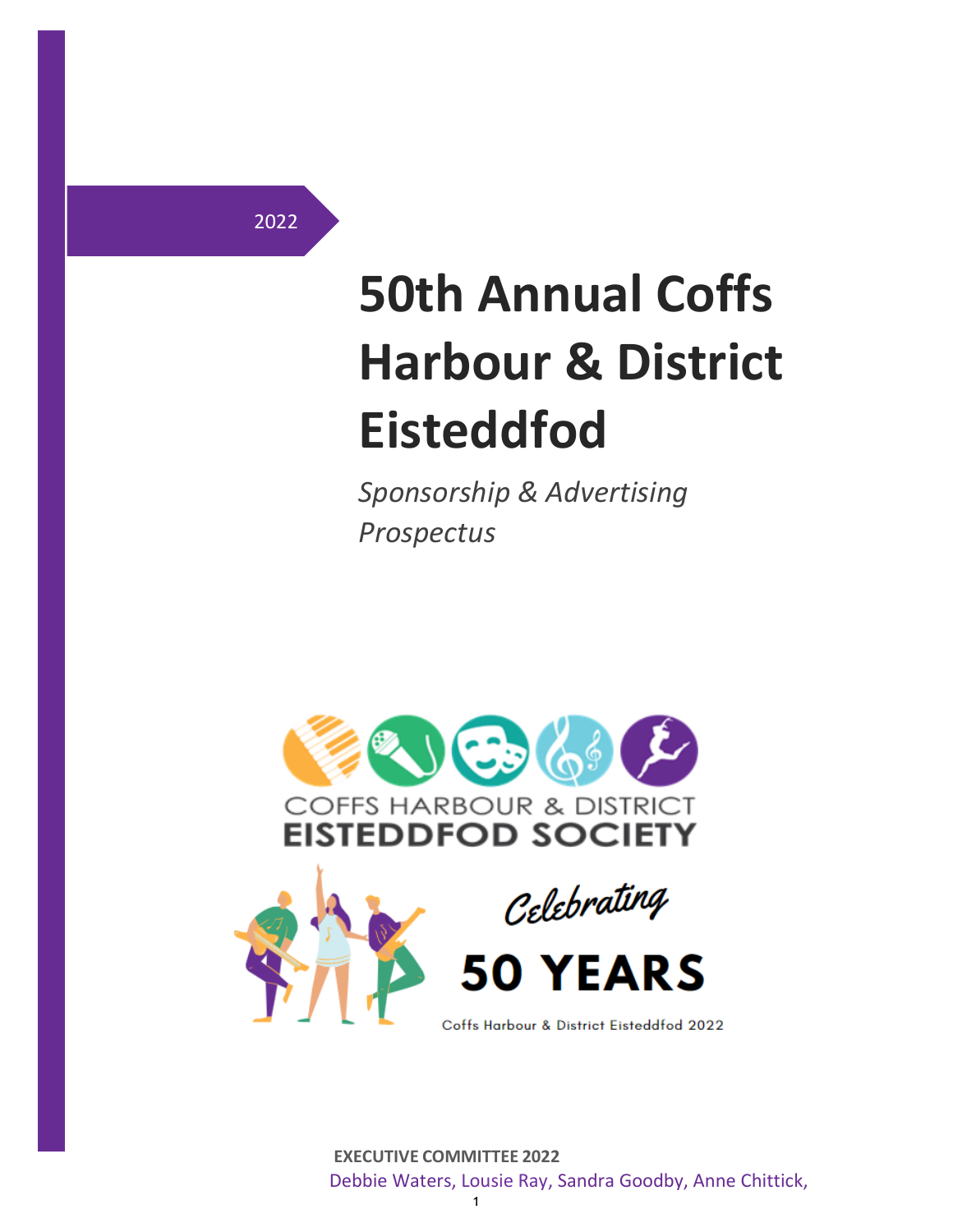# Contents

#### [Introduction](#page-1-0)

<span id="page-1-0"></span>

| <u>1.</u> | Sponsorship Opportunities                                                |        |  |  |  |  |
|-----------|--------------------------------------------------------------------------|--------|--|--|--|--|
|           | Diamond - Overall Eisteddfod Sponsorship - Thankyou RJK Optometry<br>1.1 |        |  |  |  |  |
|           | 1.2 Platinum - Overall Section Sponsor (one only)                        | \$1500 |  |  |  |  |
|           | 1.3 Gold -                                                               | \$500  |  |  |  |  |
|           | 1.4 Silver -                                                             | \$350  |  |  |  |  |
|           | 1.5 Bronze -                                                             | \$250  |  |  |  |  |
|           | 1.6 Copper -                                                             | \$150  |  |  |  |  |
|           | 1.7 Brass                                                                | \$60   |  |  |  |  |
| 2.        | Program Advertising Rates                                                |        |  |  |  |  |
| 3.        | Membership & Donations                                                   |        |  |  |  |  |
| 4.        | Trophies                                                                 |        |  |  |  |  |
| 5.        | Contact Us                                                               |        |  |  |  |  |
|           |                                                                          |        |  |  |  |  |
|           |                                                                          |        |  |  |  |  |
|           |                                                                          |        |  |  |  |  |
|           |                                                                          |        |  |  |  |  |
|           |                                                                          |        |  |  |  |  |
|           |                                                                          |        |  |  |  |  |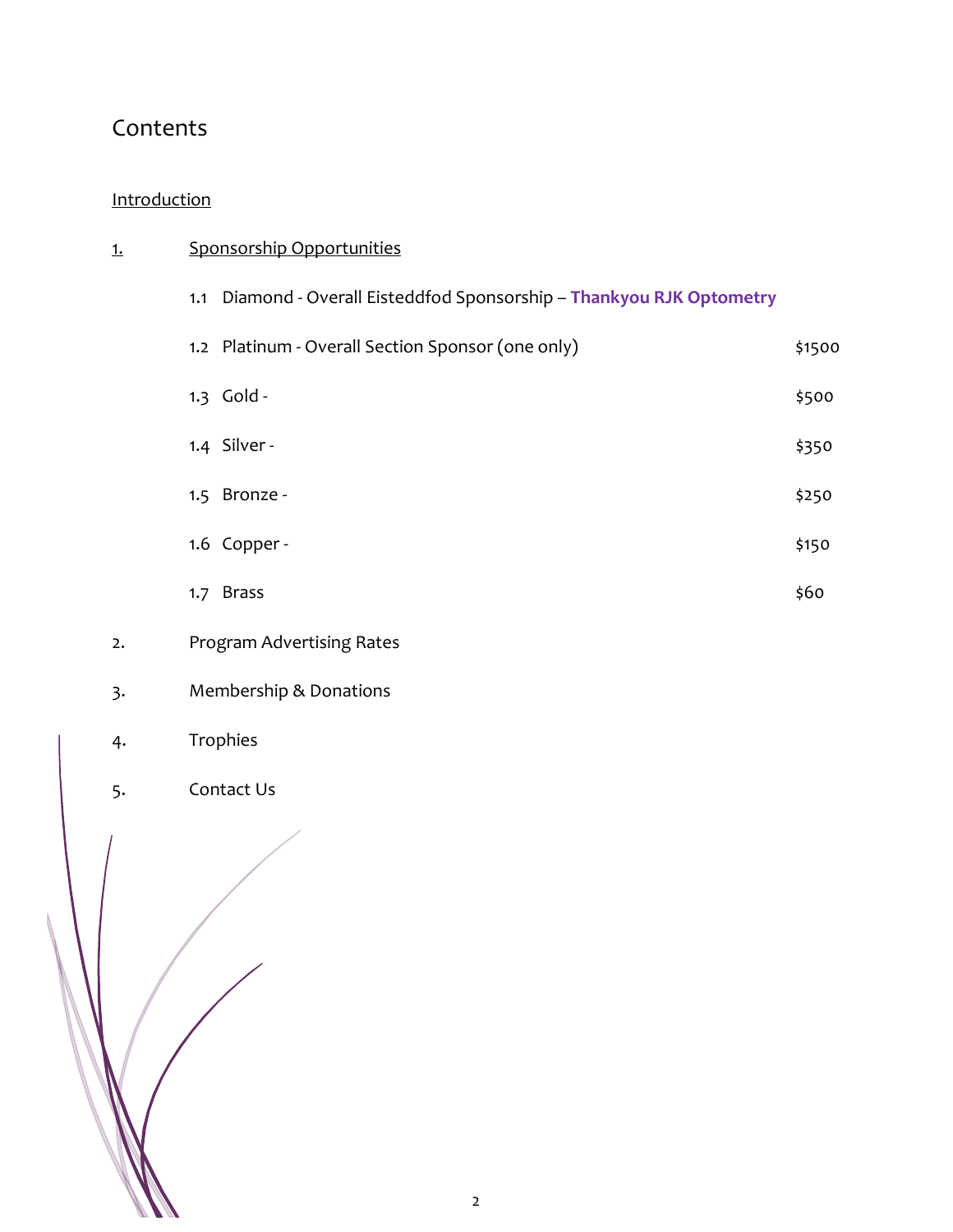## **Introduction**

Currently in its 50<sup>th</sup> consecutive year, The Coffs Harbour and District Eisteddfod Society Coordinates The Annual Eisteddfod as well as Performance Concerts and Workshops for students to showcase their abilities.

As a *Not-for-Profit* organization run by volunteers, all funds raised go back into the running of the Annual Eisteddfod. As such, we would invite you to become a supporter of the Society as a sponsor, advertiser or member and assist us in continuing this tradition.

Each year The Eisteddfod attracts over 3000 competitors and their families to the Coffs Coast. There are six genres in the Eisteddfod – Dance, Piano, Vocal, School Choirs, Instrumental, and Speech & Drama – with specific Schools Group sections within some of these as well.

We understand the importance of providing recognition to our sponsors, members, volunteers, and supporters and adding value in return for their investment. Whilst any donation is greatly appreciated, the Society has introduced a structured approach designed to provide a return in line with the level of support offered. There are seven levels of *sponsorship*, three program *advertising only* options, and two types of *membership*. Please refer to the details of each in the following pages.

The 2022 Eisteddfod competition will include Piano, Vocal and Instrumental (Including Duets, trios and small groups)

If you would like to support and encourage our youth, please contact anyone on the section listing as outlined on our webpage, [www.coffseisteddfod.org.au](about:blank) or via email, [info@coffseisteddfod.org.au](mailto:info@coffseisteddfod.org.au)

By supporting The Coffs Harbour and District Eisteddfod Society, we can immediately commence promotion of your business via our webpage and social media.

To ensure programs and other sponsor requirements are met, we aim to have all support needs finalized by 31 March 2022.

We would like to thank you for considering our request and look forward to hearing from you.

2022 Coffs Harbour & District Eisteddfod Committee

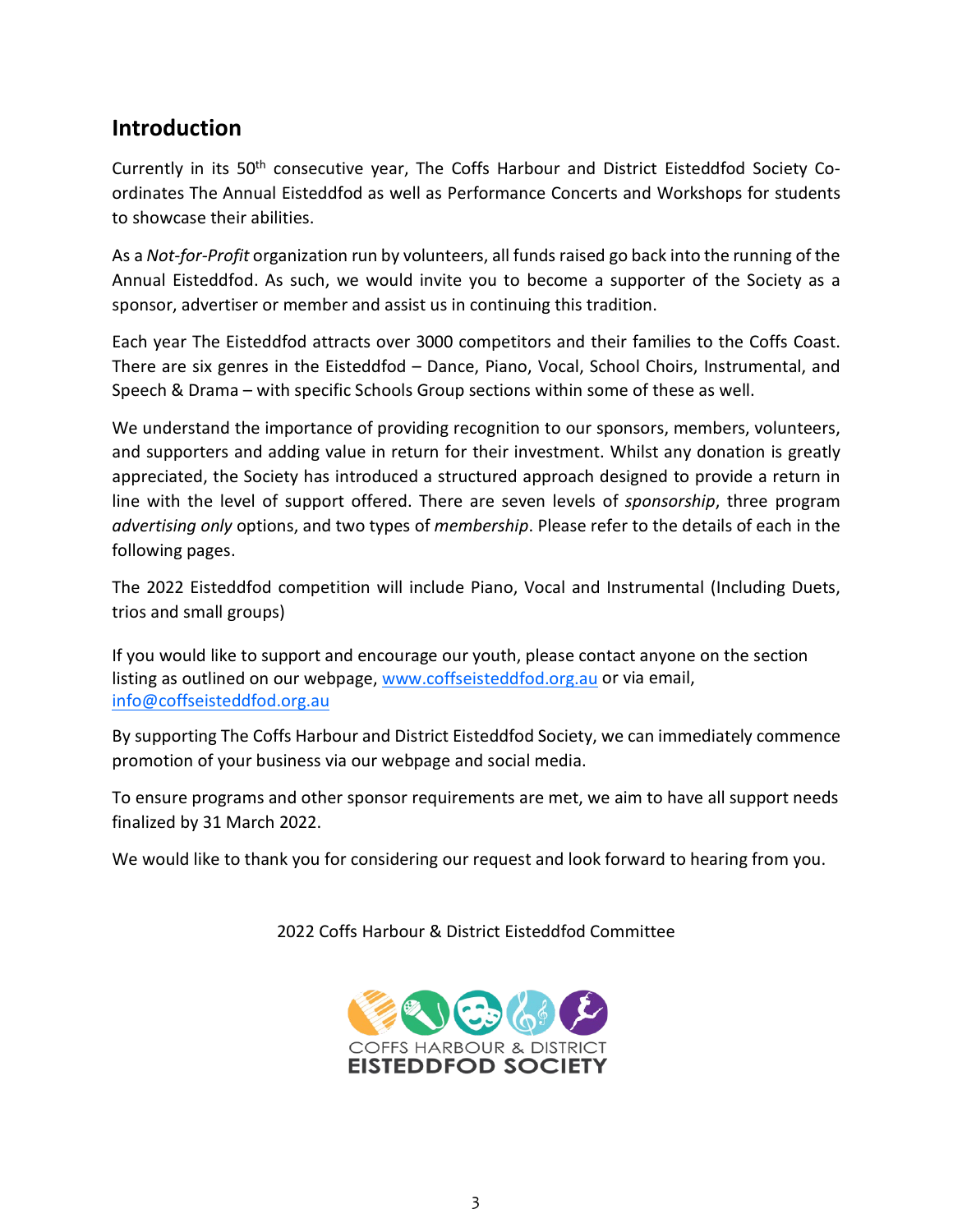# **1.1 Diamond - Overall Sponsorship**

## **Thankyou RJK Optometry for 2022**

#### **(Maximum of 1 only)**

As Diamond Sponsor of the Coffs Harbour and District Eisteddfod Society for 2022, your Organization will have naming rights to the 2022 eisteddfod season which incorporates five genres including Dance, Piano, Vocal, Instrumental, School Choirs **,** Speech and Drama. You will receive the highest level of recognition in the lead-up to and during the 2022 Eisteddfod season.

This includes:

- Exclusivity of Diamond Sponsorship
- First right of refusal for Diamond Sponsorship in 2023
- Naming rights to the 2022 Eisteddfod The RJK Optometry 2022 Coffs Harbour & District Eisteddfod
- Naming rights recognition in all marketing mediums and on Comps Online the online entry system for the eisteddfod
- Opportunity to speak at the opening of each Eisteddfod genre 5-minute length at all 5 genres
- Verbal acknowledgement as Coffs Harbour and District Eisteddfod Sponsor at the open and close of each session of all genres during the eisteddfod season
- Verbal acknowledgment by all eisteddfod genres in sessions during the eisteddfod season and Logo displayed in slides during each session of all genres during the eisteddfod season
- Your corporate logo on the front cover of all genre programs
- Logo and link to your website from home page and sponsor page of Coffs Harbour and District Eisteddfod Society www.coffseisteddfod.org.au
- One full page advertisement in all eisteddfod genre programs
- Promotion via Coffs Harbour and District Society both social media channels
- One Family Season passes to the 2022 Coffs Harbour and District Eisteddfod. Each pass is for two adults and two children and includes entry to all sessions of all eisteddfod genres( subject to COVID restrictions )
- Two tickets to a Dance Performance Concert & our 50<sup>th</sup> Celebrations Concert featuring group performances as selected by the adjudicator from local studios, and the finals of the solo performance scholarships ( Subject to COVID restrictions )
- Opportunity to exhibit at all eisteddfod genre venues.
- Half page advert / Editorial Coffs Harbour Advocate or Radio advert proposal, to be determined by yourself and Coffs Harbour Eisteddfod Society.
- Recognition on A4 Poster \ for Gala Dance Concert & Excellence Concert and in advert in programs for concerts.
- Naming Rights to Major Overall Award to be announced at Peformance Concert
- As our Major Sponsor of the Coffs Harbour & District Eisteddfod for 2022, your organisation will be named as sponsor of the 2022 Eisteddfod Concert. This concert will be featuring performances as selected by the adjudicator & committee from the entrants of the Eisteddfod. You will receive significant recognition in the lead-up to these events.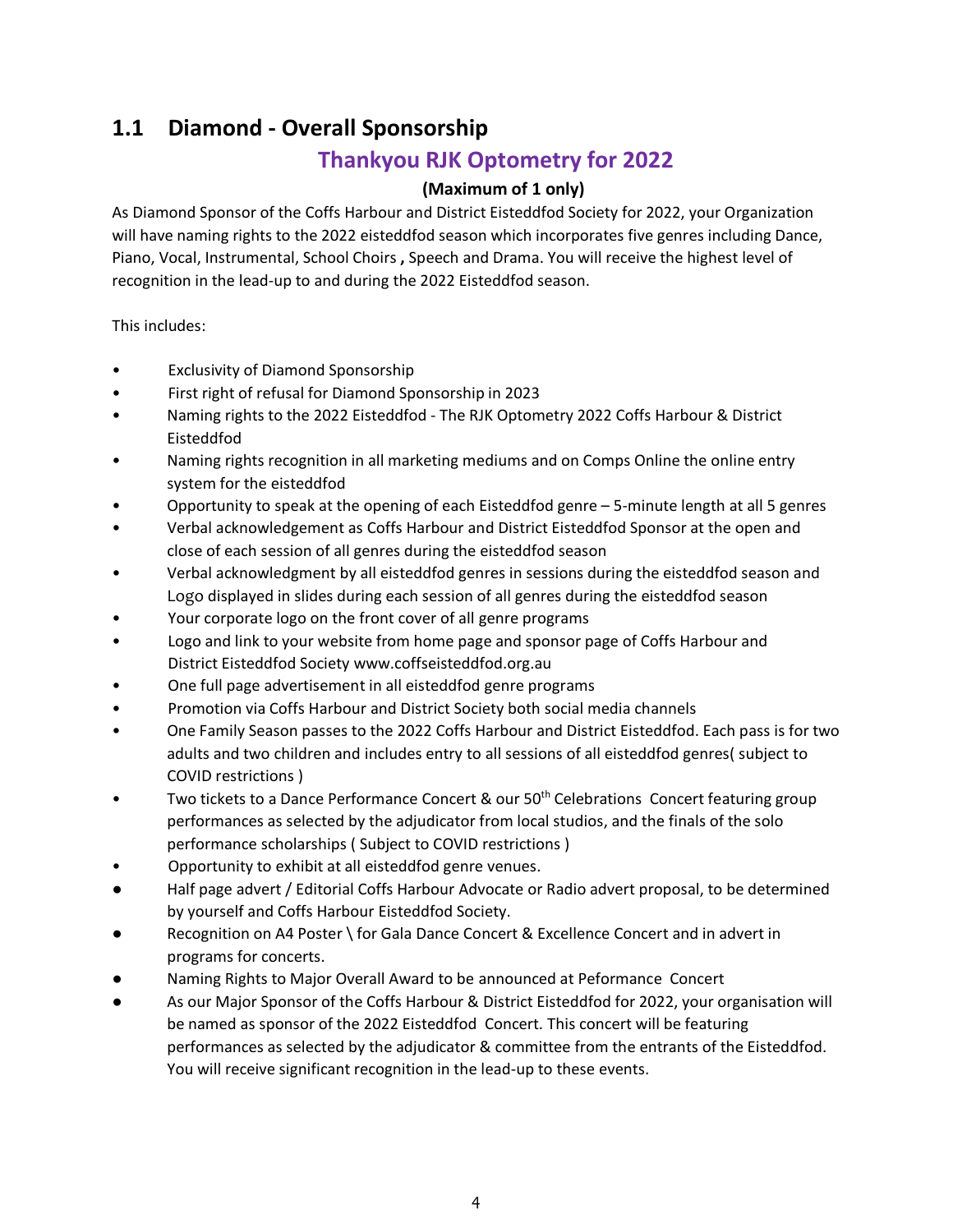## **1.2 Platinum – \$1500 – Section Overall Sponsorship (Maximum of 1 only)**

As Platinum Sponsor of the Coffs Harbour Eisteddfod section for 2022, your Organisation will have naming rights to the 2022 section (e.g.: Vocal, Drama, Piano, School Choirs, Instrumental) and receive the highest level of recognition in the lead-up to and during the 2022 Coffs Harbour Eisteddfod.

This includes:

- **Exclusivity of Platinum Sponsorship**
- Section naming rights to the 2022 Eisteddfod –The <Organisation Name> 2022 Coffs Harbour & District "Piano, Vocal, Instrumental / e.g., Eisteddfod
- Section naming rights recognition in all marketing mediums and on Comps Online, the online entry system for the eisteddfod for your sponsored section
- Verbal acknowledgement at the open and close of each session of your sponsored section during the eisteddfod season
- Your corporate logo on the front cover of your sponsored section program
- Logo and link to your website from Eisteddfod page and sponsor page of Coffs Harbour and District Eisteddfod Society [www.coffseisteddfod.org.au](about:blank)
- One full page advertisement in Discipline program
- Your name in other eisteddfod section programs
- Promotion via social media channels.
- One Family Season passes to the 2022 Coffs Harbour and District Eisteddfod. Each pass is for two adults and two children and includes entry to all eisteddfod genres.(Subject to COVID restrictions)
- Opportunity to present awards at disciplines event or awards ceremonies.
- Exhibition of banners and marketing materials at venues.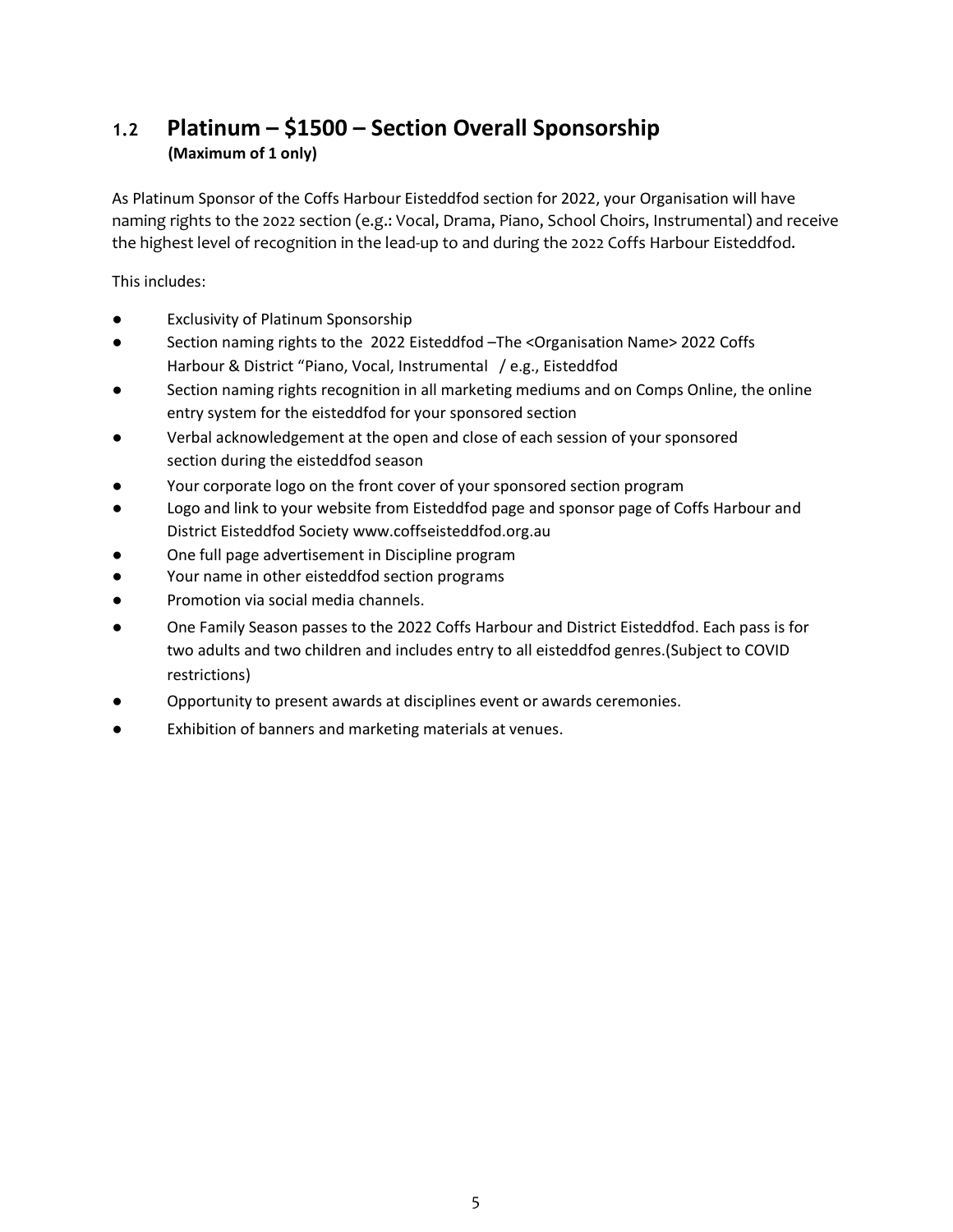## **1.3 Gold – \$500**

As Gold Sponsor of the Coffs Harbour Eisteddfod for 2022, your organization will be named as one of our sponsors of the 2022 Piano, Speech and Drama, Instrumental, School Choirs or Vocal Eisteddfod and receive significant recognition in the lead-up to this.

This includes:

- Verbal acknowledgement of sponsorship by regularly throughout the competition.
- Quarter page advertisement at the beginning of the Section Printed Program.
- Promotion via social media channels by Coffs Harbour & District Eisteddfod.
- One Family Season pass for the 2022 Coffs Harbour and District Eisteddfod. This pass is for two adults and two children and includes entry to all sessions of all eisteddfod genres ( Subject to COVID restrictions)
- Exhibition space assigned throughout the competition near venue entrance to promote your organization's products and services.

#### <span id="page-5-0"></span>**1.4 Silver - \$350**

As a Silver Sponsor of the Coffs Harbour and District Eisteddfod Society for 2022, your organization will receive recognition in the lead-up to and during the 2022 Eisteddfod season.

This includes:

- Verbal acknowledgement of sponsorship during the eisteddfod season
- One quarter page advertisement in section program
- Promotion via social media channels by Coffs Harbour & District Eisteddfod Society
- Allocation of patronage for one major award from the Eisteddfod Section. Your organization's name or logo will be printed in section program against the allocation
- One Adult Season pass for the 2022 Coffs Harbour and District Eisteddfod. This pass is for one adult and includes entry to all sessions of all eisteddfod sections. ( Subject to COVID restrictions )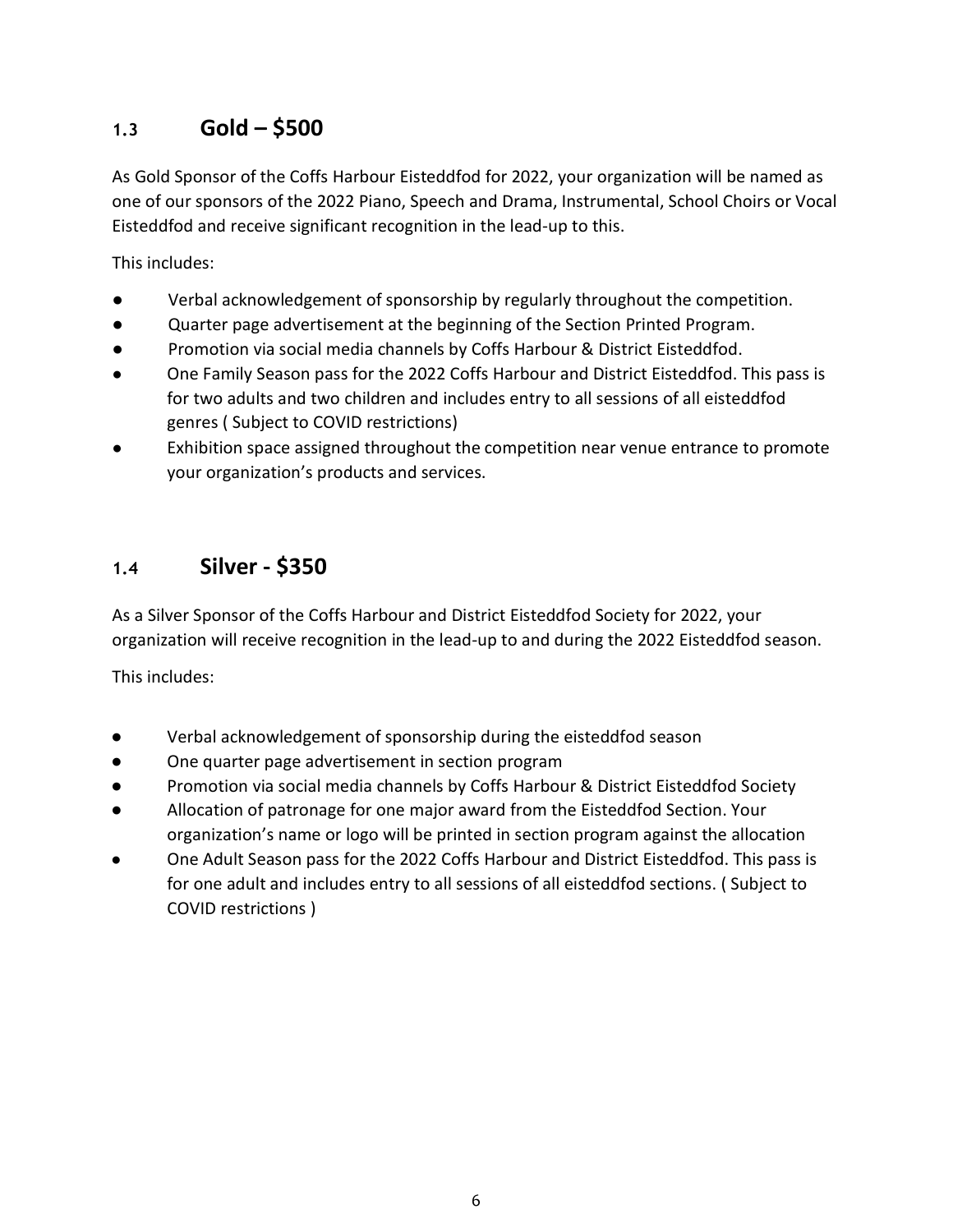#### <span id="page-6-0"></span>**1.5 Bronze - \$250**

As a Bronze Sponsor of the Coffs Harbour and District Eisteddfod Society for 2022, your organization will receive recognition in the lead-up to and during the 2022 Eisteddfod season.

This includes:

- Verbal acknowledgement of sponsorship during the eisteddfod season
- One banner advertisement in Section program
- Your corporate logo printed in the program of eisteddfod section that secured your sponsorship
- Promotion via social media channels by Coffs Harbour & District Eisteddfod Society
- Allocation of patronage for one section from the Section / Genre Eisteddfod as selected by you or the Section Coordinator - your organization's name will be printed in section program against the allocation.

#### <span id="page-6-1"></span>**1.6 Copper - \$150**

As a Copper Sponsor of the Coffs Harbour and District Eisteddfod Society for 2022, your organization will receive recognition in the lead-up to and during the 2022 Eisteddfod season. This includes:

- Your corporate logo printed in Section program
- Promotion via social media channels by Coffs Harbour & District Eisteddfod
- Allocation of patronage for one section from the selected discipline's Eisteddfod as selected by you or assigned by the Section Coordinator - your organization's name will be printed in section program against the allocation.

#### <span id="page-6-2"></span>**1.7 Brass - \$60**

Allocation of patronage for one section from the selected discipline's Eisteddfod as selected by you or assigned by the Section Coordinator – your organization's name will be printed in section program against the allocation.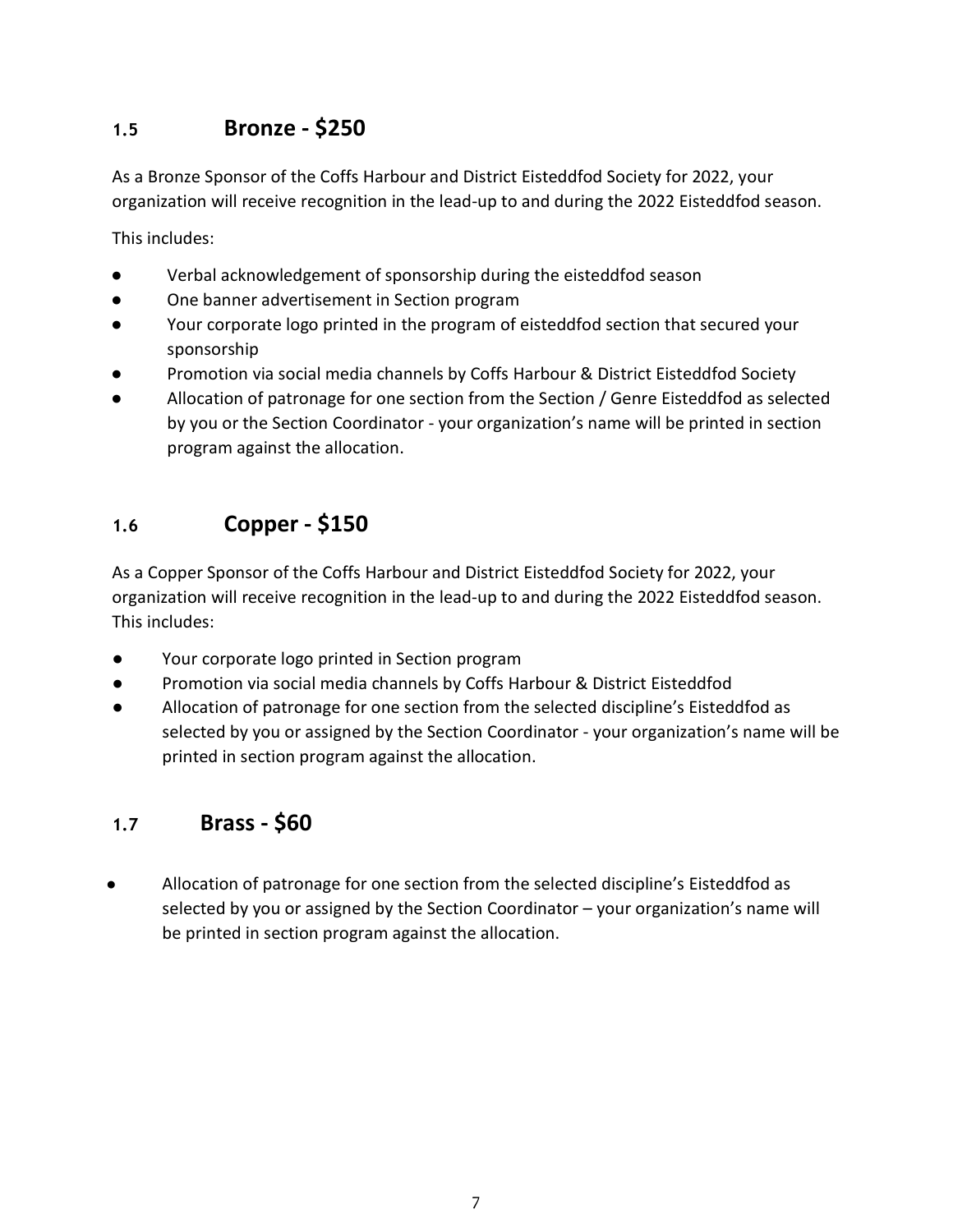## <span id="page-7-0"></span>**2. Program Advertising Rates**

Rates to follow are for advertising only and are per eisteddfod genre program:

All programs will be available online

| $\bullet$ Full Page              | \$175 |
|----------------------------------|-------|
| • Half Page                      | \$100 |
| • Quarter Page                   | S 75  |
| • Banner (across bottom of page) | \$50  |

## <span id="page-7-1"></span>**3. Membership/Donations**

Membership to the Coffs Harbour & District Eisteddfod Society Inc. is available on two levels:

| Individual (All ages)  | \$10 per year |
|------------------------|---------------|
| School/Studio/Business | \$20 per year |

Committee meetings are conducted on a monthly basis, with all members welcome to attend and offer input into the running of our annual community event.

As a not-for-profit organization run by volunteers, donations of any amount are gratefully accepted by the Society to put towards the annual running costs of the eisteddfod.

A membership form is available from our Website or can be provided upon request.

## **4. Trophies**

If you wish to remain a trophy sponsor, a contribution of \$12.00 is required to maintain the award in your name